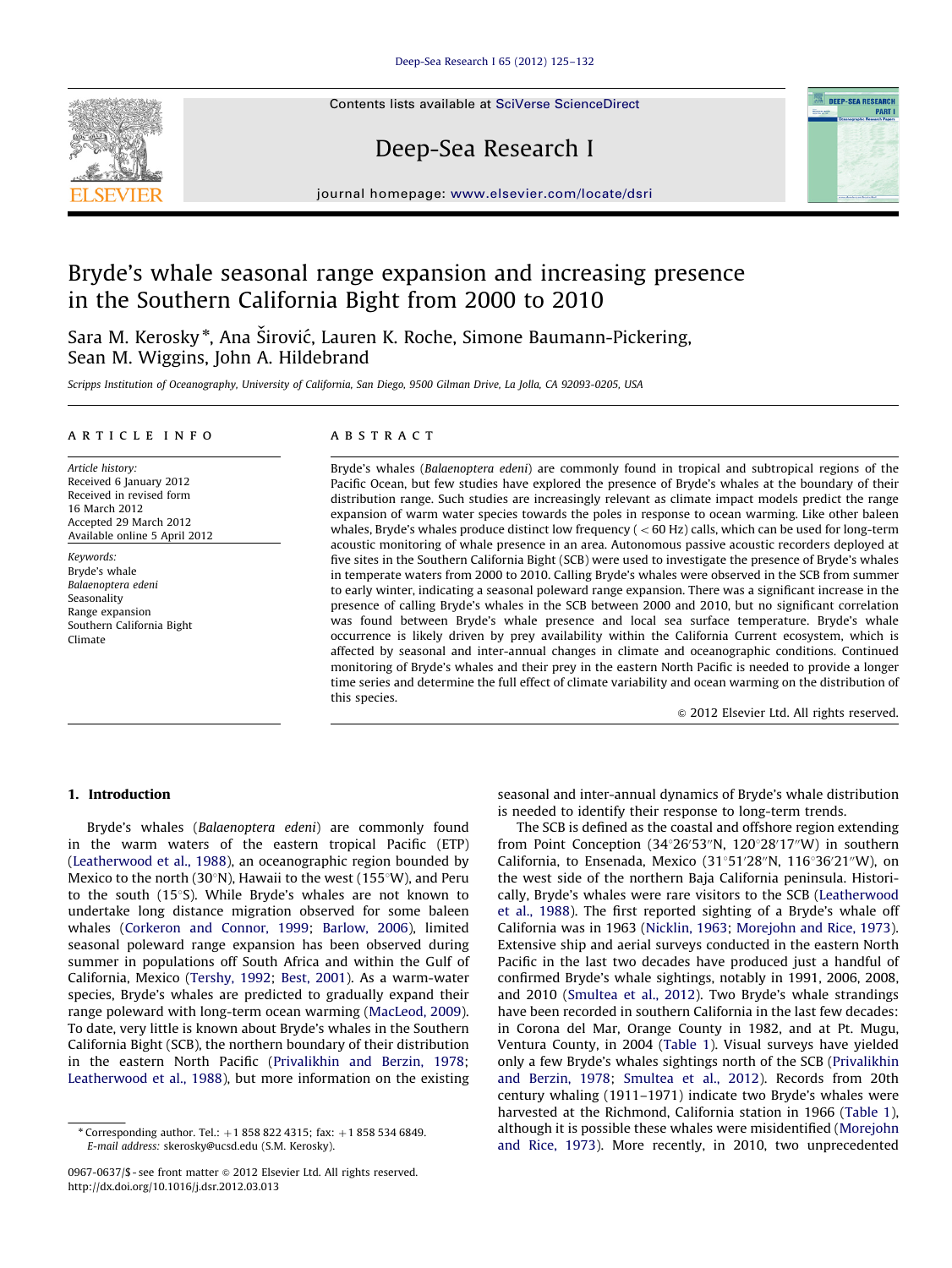#### <span id="page-1-0"></span>Table 1

Dates and coordinates of previous Bryde's whale sightings, strandings, and whaling harvests in the eastern North Pacific, excluding two Bryde's whale strandings in southern Puget Sound, Washington [\(Huggins et al., 2011](#page-6-0)).

| Year | Date              | Event                    | Coordinates                                                 | Source                                                                            |
|------|-------------------|--------------------------|-------------------------------------------------------------|-----------------------------------------------------------------------------------|
|      | 1963 8 January    | Sighting/entangled whale | $32^{\circ}51'36''$ N. 117 $^{\circ}16'12''$ W <sup>a</sup> | Nicklin (1963), Morejohn and Rice (1973)                                          |
|      | 1966 31 July      | Whaling harvest          | 38°00′N. 123°40′W                                           | International Whaling Commission, nsecretariat@iwcoffice.org                      |
|      | 1966 2 August     | Whaling harvest          | 38°00′N. 123°42′W                                           | International Whaling Commission, msecretariat@iwcoffice.org                      |
|      | 1982 29 November  | Stranding                | 33°35′30″N, 117°52′30″W                                     | James P. Dines and David S. Janiger, Natural History Museum of Los Angeles County |
|      | 1991 5 October    | Sighting                 | 36°6′58″N. 125°8′59″W                                       | Smultea et al. (2012)                                                             |
|      | 2004 22 July      | Stranding                | $34^{\circ}01^{\prime}$ N. 119 $^{\circ}00^{\prime}$ W      | National Strandings Network, MMHSRP, National DB@noaa.gov                         |
|      | 2006 17 August    | Sighting                 | 32°53′60″N, 119°10′53″W                                     | Smultea et al. (2012)                                                             |
| 2006 | 18 August         | Sighting                 | 32°45′5″N. 118°56′4″W                                       | Smultea et al. (2012)                                                             |
| 2008 | 19 October        | Sighting                 | 33°7′6″N. 118°19′52″W                                       | Smultea et al. (2012)                                                             |
|      | 2010 24 September | Sighting                 | 32°55'40"N. 118°54'23"W                                     | Smultea et al. (2012)                                                             |
|      | 2010 25 September | Sighting                 | $32^{\circ}51'$ N. 119 $^{\circ}05'$ W                      | Smultea et al. (2012)                                                             |

<sup>a</sup> Estimated coordinates based on descriptions of the encounter from listed sources.

Bryde's whale strandings were reported in Washington State, along with several other sightings and strandings of tropical cetaceans anomalous to the region [\(Huggins et al., 2011](#page-6-0)).

Intermittent Bryde's whale sightings in the eastern North Pacific over the last 50 years suggest a possible link between Bryde's whale distribution and climate oscillations. In fact, shifts in Bryde's whale prey distributions in the eastern North Pacific have been correlated to seasonal and inter-annual climate variability ([Brinton and Townsend, 2003](#page-6-0); [Chavez et al., 2003](#page-6-0); [Keister](#page-6-0) [et al., 2011;](#page-6-0) [Salvadeo et al., 2011\)](#page-7-0). Targeted, long-term monitoring would elucidate the dynamics of Bryde's whale presence in this region, and aid in determining a relationship to varying ecological and oceanographic conditions. Visual identification of Bryde's whales is challenging in the eastern North Pacific where similar-looking species, such as sei whales (B. borealis) and fin whales (B. physalus), commonly occur ([Leatherwood et al., 1988\)](#page-6-0). However, baleen whales are known to produce species-specific vocalizations. Long-term passive acoustic monitoring of known whale vocalizations can be used to determine whale presence and observe temporal and spatial dynamics of acoustically-distinct species and populations ([Thompson and Friedl, 1982](#page-7-0); [Stafford](#page-7-0) [et al., 2001;](#page-7-0) Širović [et al., 2004;](#page-7-0) [Oleson et al., 2007b](#page-6-0)). Bryde's whales in particular have a geographically varying acoustic repertoire consisting of pulses, downsweeps, and moans ([Cummings et al., 1986;](#page-6-0) [Oleson et al., 2003;](#page-6-0) [Heimlich et al.,](#page-6-0) [2005\)](#page-6-0). There are at least six distinct Bryde's whale call types described in the ETP and the Gulf of California, Mexico, but only one call, termed Be4 per [Oleson et al. \(2003\)](#page-6-0), has been exclusively documented north of approximately  $15°N$ , including off the west coast of the Baja California peninsula [\(Cummings et al., 1986;](#page-6-0) [Edds et al., 1993;](#page-6-0) [Oleson et al., 2003](#page-6-0); [Heimlich et al., 2005](#page-6-0)).

In this study, we report the presence of Bryde's whale calls in passive acoustic data from the SCB alongside sea surface temperature (SST) from 2000 to 2010. Our objective was to investigate the seasonal and inter-annual changes in Bryde's whale presence at the boundary of their distribution range, and correlate their presence to SST. Given that these whales are typically distributed in tropical waters, we tested the hypothesis that the presence of Bryde's whale calls is linked to warmer SST.

# 2. Materials and methods

#### 2.1. Passive acoustic data

Autonomous, seafloor-mounted Acoustic Recording Packages (ARPs) and High-frequency Acoustic Recording Packages (HARPs) ([Wiggins, 2003](#page-7-0); [Wiggins and Hildebrand, 2007](#page-7-0)) were deployed at five locations in the SCB (Fig. 1) between August 21, 2000 and



Fig. 1. ARP (Site 1) and HARP (Sites 2–5) deployment locations (black squares) in the Southern California Bight. Site 1 recorded in 2000, 2001, and 2003; Site 2 recorded in 2005, 2006, and 2007; Site 3 recorded in 2007 and 2008; Sites 4 and 5 recorded in 2009 and 2010. Thin gray lines mark 500 m bathymetric contour. The black polygon denotes the area used for basin-scale sea surface temperature data extraction.

December 31, 2010 ([Table 2\)](#page-2-0). ARPs recorded continuously at 500 Hz or 1 kHz during deployments from 2000 to 2003; HARPs were used in subsequent deployments, from 2005 to 2010, and recorded continuously at 200 kHz. HARP data were decimated using an eighth-order, low-pass Chebyshev type I filter to reduce the data to 2 k Samples/s (new effective bandwidth: 10–1000 Hz) which lessened computational requirements for all subsequent analyses.

There was one deployment per year, during the summer and fall of 2000, 2001, 2003, 2005, 2006, and 2008 with average deployment duration 60 day. Concurrent data were collected at Sites 2 and 3 in 2007 (67 day total effort; 41 day concurrent), and Sites 4 and 5 in 2009 (586 day total effort; 228 day concurrent) and 2010 (617 day total effort; 300 day concurrent) [\(Table 2\)](#page-2-0). HARPs deployed at Sites 4 and 5 in 2009 and 2010 recorded continuously throughout the year with occasional short gaps (3–29 day) in the data between deployments.

Year-long recordings from Sites 4 to 5 in 2009 to 2010 allowed us to determine seasonal patterns in Bryde's whale presence, while data from Sites 1 to 3 (2000–2008) allowed us to investigate inter-annual trends. Although the absence of a whale call does not necessarily mean a whale is not present in the area, the presence of the Be4 call type [\(Oleson et al., 2003](#page-6-0)) was used in this study as a proxy for Bryde's whale presence in the SCB. While we encountered one other Bryde's whale call type, the Be2, or high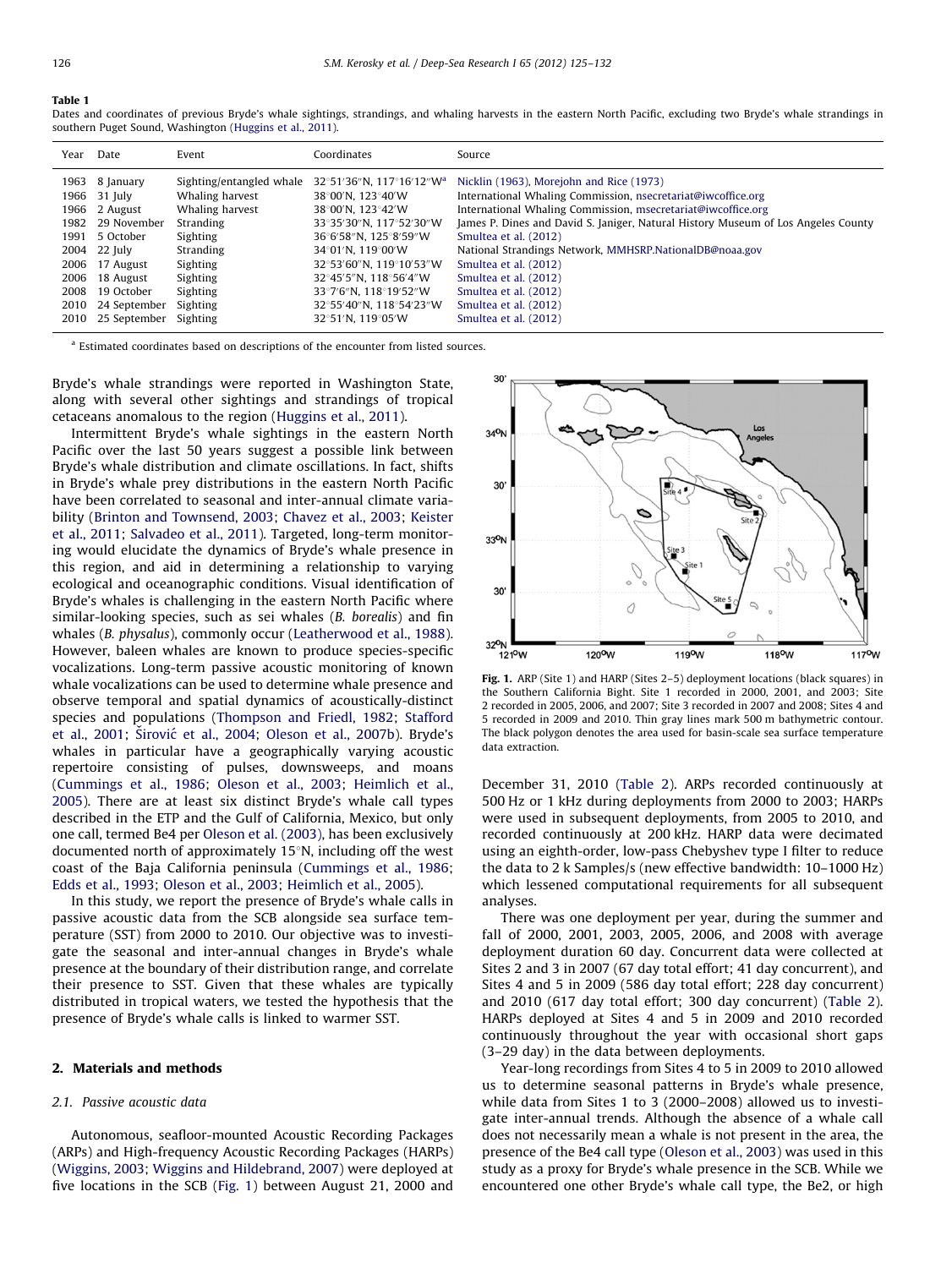# <span id="page-2-0"></span>Table 2

Deployment information (year, instrument site, latitude, longitude, depth, recording start and end dates, and number of recording days) for all acoustic data used in the analysis of Bryde's whale call presence in the Southern California Bight.

| Deployment year | Site | Coordinates             | Depth $(m)$ | Instrument type | Recording start date | Recording end date | Number of recording days |
|-----------------|------|-------------------------|-------------|-----------------|----------------------|--------------------|--------------------------|
| 2000            |      | 32°42′7″N. 119°2′26″W   | 300         | ARP             | 21 August            | 15 October         | 56                       |
| 2001            |      | 32°42′5″N. 119°3′14″W   | 254         | ARP             | 27 August            | 23 October         | 58                       |
| 2003            |      | 32°41′58″N. 119°3′7″W   | 245         | ARP             | 1 August             | 31 October         | 92                       |
| 2005            | 2    | 33°15′8″N. 118°15′2″W   | 318         | <b>HARP</b>     | 13 August            | 27 September       | 45                       |
| 2006            | 2    | 33°15′8″N. 118°15′8″W   | 335         | <b>HARP</b>     | 1 September          | 25 October         | 54                       |
| 2007            | 2    | 33°15′2″N. 118°14′59″W  | 339         | <b>HARP</b>     | $11$ July            | 3 September        | 54                       |
| 2007            | 3    | 32°50'49"N. 119°10'36"W | 1013        | <b>HARP</b>     | 24 July              | 16 September       | 54                       |
| 2008            | 3    | 32°50′50″N. 119°10′29″W | 1018        | <b>HARP</b>     | 4 August             | 27 September       | 54                       |
| 2009            | 4    | 33°30′35″N. 119°15′17″W | 977         | <b>HARP</b>     | 13 January           | 31 December        | 292                      |
| 2009            | 5    | 32°22′12″N, 118°33′55″W | 1304        | <b>HARP</b>     | 14 January           | 31 December        | 293                      |
| 2010            | 4    | 33°30′53″N, 119°14′50″W | 910         | <b>HARP</b>     | January              | 31 December        | 305                      |
| 2010            | 5    | 32°22′11″N. 118°33′48″W | 1281        | <b>HARP</b>     | January              | 31 December        | 312                      |



Fig. 2. Waveform and spectrogram of Bryde's whale Be4 call recorded at Site 1 in the Southern California Bight in September 2003. The spectrogram was created from data sampled at 500 Hz, using 300-point fast Fourier transform, Hanning window, and 95% overlap.

burst-tonal [\(Oleson et al., 2003;](#page-6-0) [Heimlich et al., 2005\)](#page-6-0), in recordings from the SCB, this call type was extremely rare (less than 3% of total number of hours with manually-detected Bryde's whale calls) and in those cases the Be4 call type was generally also present. Thus, to have sufficient data for robust statistical analysis and avoid confounding due to multiple call types, we only used the Be4 call as an indicator of Bryde's whale acoustic presence in the SCB. While estimating density and abundance from calls is non-trivial [\(Marques et al., 2011](#page-6-0)), evidence suggests that Be4 calls recur at a reasonably constant rate [\(Oleson et al., 2003\)](#page-6-0), and that Bryde's whales typically travel alone or in very small groups ([Leatherwood et al., 1988](#page-6-0)). Therefore, we assume constant call rates for individuals and that a higher rate of calling is indicative of an increased presence of whales.

Manual and automated detections were used for finding Bryde's whale Be4 calls in the data (Fig. 2). Trained human analysts manually scanned all recorded data from 2000, 2001, 2003, and 2010, and a subset of data from 2009. Presence of Bryde's whale calls during each hour was determined from longterm spectral averages [\(Wiggins and Hildebrand, 2007\)](#page-7-0). For data collected between 2005 and 2009, spectrogram correlation was used to automatically determine call presence within each hour of data [\(Mellinger and Clark, 2000\)](#page-6-0). A three-segment kernel representing the Be4 call was developed by modifying MATLAB (Mathworks, Natick, MA) spectrogram correlation software code provided by D. Mellinger (Oregon State University). The kernel was based on the measurement of 30 independent calls, each call separated by at least one day of recording to decrease likelihood the calls were from the same individual. The kernel consisted of a 1 s upsweep from 55 to 57.5 Hz, a more gradual 1 s upsweep from 57.5 to 57.6 Hz, and finished with a 1 s tone (57.6 Hz). A 3 Hz bandwidth was applied to the kernel to account for frequency variability. For the purposes of this study, the detection threshold was adjusted to minimize missed calls since the goal was to detect all hours of call presence [\(Munger et al., 2005](#page-6-0)). The final automatic detector had 10% missed cues and 50% false positives based on a predefined test data set. The high false positive rate was due to ship noise in the Be4 frequency band. All detections were manually verified and all false positives were removed from the data before subsequent analysis.

We define call-hour rate as the number of hours with Be4 calls present per day, normalized by the total number of hours per day with acoustic data (effort). We averaged these daily rates into weekly bins for plotting.

### 2.2. Sea surface temperature

To investigate the relationship between Bryde's whale calling presence and temperature, we used the remotely-sensed daily 4 km AVHRR Pathfinder version 5 data set ([http://www.nodc.](http://www.nodc.noaa.gov/SatelliteData/pathfinder4km/) [noaa.gov/SatelliteData/pathfinder4km/](http://www.nodc.noaa.gov/SatelliteData/pathfinder4km/)) described by [Casey et al.](#page-6-0) [\(2010\).](#page-6-0) Daytime quality-controlled SST data were obtained for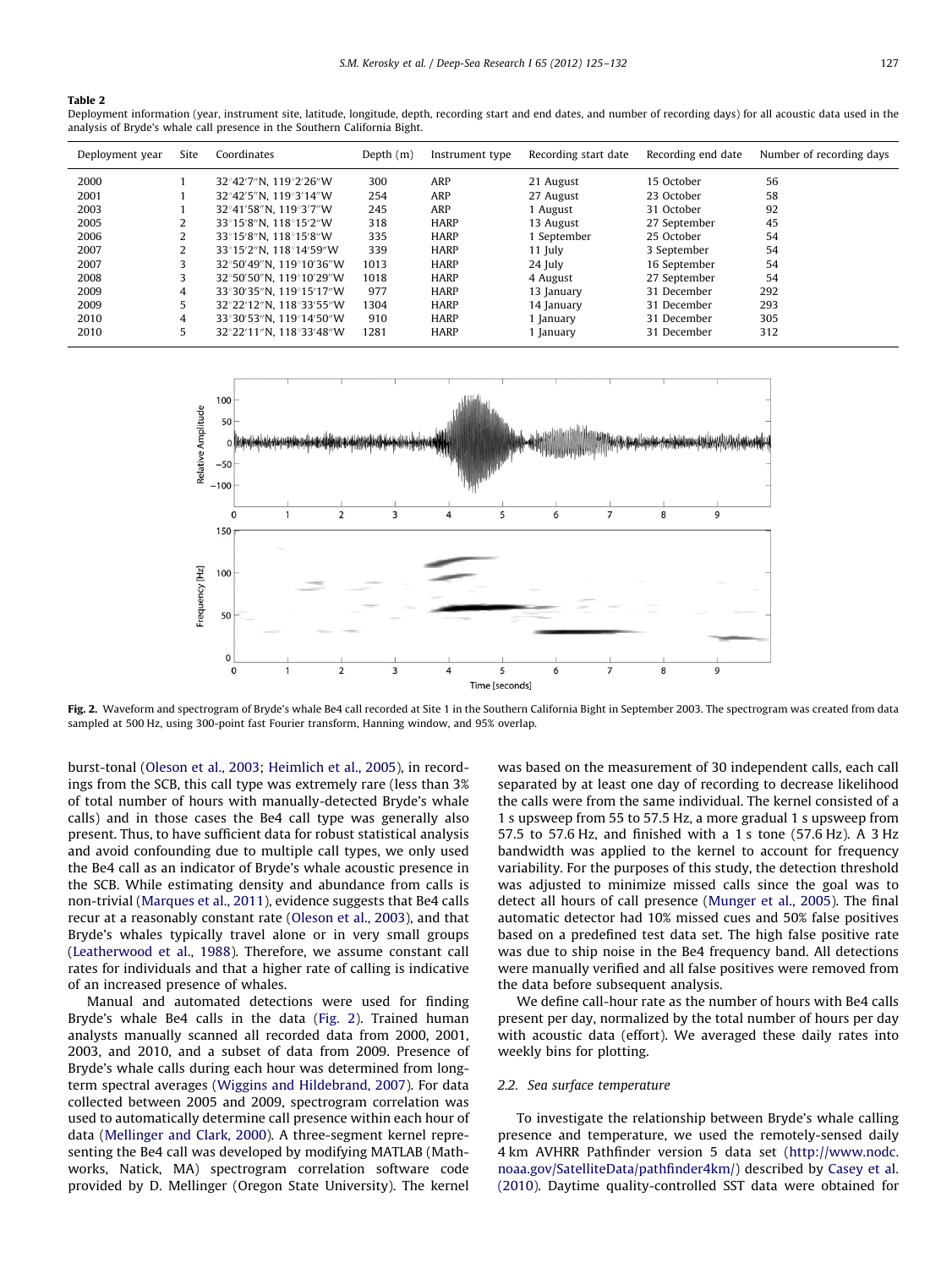years with passive acoustic data (2000, 2001, 2003, 2005–2009). Version 5 data were not available for 2010. We used Windows Image Manager (WIM) and WIM Automation Module (WAM) software developed by M. Kahru (Scripps Institution of Oceanography) to reduce global data to the areas of interest and to extract daily means. Area of interest was defined as an area around each recording instrument where Bryde's whale calls may be detected and which can provide consistent, good quality SST data. We expect Bryde's whale calls to be detected at a range of several tens of km, thus, daily SST values were calculated from a 40 km radius around each acoustic recording site. These values were averaged into 7-day bins to plot against weekly call-hours for qualitative analysis. For basin-scale analysis, a polygon with corners around each of the five acoustic recorder sites was extracted ([Fig. 1](#page-1-0)). A single SST mean value was averaged from the daily means within this polygon between August 15 and October 15 for years with passive acoustic and SST data available to correlate with Bryde's whale call-hour rates.

# 2.3. Statistical analyses

To correlate Bryde's whale call presence with sea surface temperature, we first determined the number of independent call and SST samples for the respective data. We calculated the integral time scale (ITS) from the daily SST time series for each site and year with passive acoustic data [\(Emery and Thomson,](#page-6-0) [1998](#page-6-0)). We also calculated the ITS for Bryde's whale daily call-hour presence for each site and deployment period. We used the average of all the SST ITS, which was 51 day, for determining the number of degrees of freedom for subsequent statistical analyses using SST, as it was the more conservative measure between the SST and Bryde's whale call-hour ITS results.

Bryde's whale calling presence for each year was determined by calculating an average call-hour rate over a continuous 45-day period with available data within the peak calling season (13 August to 16 October). We used 45 day because that was the duration of the shortest instrument deployment over the August– October period (in 2005). For 2007, 2009, and 2010, which had overlapping data from two acoustic recording sites, we ran a Wilcoxon signed-rank test to confirm that call-hour rates within 45-day periods between sites did not differ significantly ( $W=7$ ,  $P > 0.05$ ). In these cases, we pooled data from both sites within the 45-day window to calculate the Bryde's whale call-hour rates during peak presence for each year. Additionally, we used the pooled data for calculating weekly call-hour rates in the region.

We calculated a least-squares linear regression from the callhour rates to check if there was a trend in Bryde's whale call rates over time. We tested whether there was an increase in Bryde's whale call-hour rate over our study period using t-test for slope of the line. To investigate the effects of basin-scale variations on the presence of calling Bryde's whales in the SCB, we calculated Pearson's correlation coefficient between the overall Bryde's whale call-hour rates and SST means. We tested the hypothesis that there is a positive correlation between Bryde's whale callhour rate in SCB and temperature. All statistical analyses were conducted using SigmaStat 3.11 for Windows (Aspire Software International, Ashburn, VA).

# 3. Results

Bryde's whale Be4 calls were not present in 2000 or 2001, but they were present in all analyzed years of acoustic recordings onward from 2003 ([Fig. 3](#page-4-0)). From the data collected in 2009 and 2010, the period with year-round recordings, a distinct seasonality in the presence of Bryde's whale calls in the SCB is evident,

with calls detected in both years between August and December ([Fig. 3,](#page-4-0) top two panels). There was variation in weekly call rates, as well as in the date of the first call detection. In 2009, the first Bryde's whale calls were detected in mid-June, while in 2010 the first calls were detected in August.

While year-long recordings were not available from 2000 to 2008, the time periods analyzed fell within the periods of seasonal presence of Bryde's whales in the SCB. Peaks in calling in 2003, 2007, and 2008 occurred in late August. In 2006 and 2010, peaks occurred in October. There was no clear peak in 2005, and there was also considerably less calling presence that year than in other analyzed years between 2003 and 2010. Despite variability in calling presence, there was a significant overall increase in Bryde's whale call-hour rate during the peak calling period between 2000 and 2010  $(t(7)=2.74, P=0.029;$  [Fig. 4\)](#page-5-0), with a rate of increase of 0.014 call-hours/year. Although Bryde's whale calls were generally more prevalent during the warmer summer months, there was no significant relationship between call-hour rates and sea surface temperature ( $r=0.159$ ,  $P=0.353$ ).

# 4. Discussion

Major findings of this study are two-fold: (1) Bryde's whale calls are present in the SCB between summer and early winter, suggesting a seasonal poleward range expansion of this typically warm-water species; (2) Bryde's whale seasonal presence in the SCB has been increasing over the last decade. This increasing trend does not correlate to local SST, but could relate to largerscale climate variability and long-term climate trends.

#### 4.1. Seasonal poleward range expansion

Our results indicate that Bryde's whales are present in the SCB between summer and early winter. This finding corroborates the timing of all previous sightings, strandings, and whaling harvests of Bryde's whales in the region [\(Table 1\)](#page-1-0). Seasonal poleward range expansion of Bryde's whales into the SCB corresponds with observed seasonal movements of Bryde's whales in other geographic regions [\(Tershy, 1992;](#page-7-0) [Best, 2001\)](#page-6-0). The presence of the Be4 call in the SCB indicates these whales may belong to a population of Bryde's whales distributed on the west coast of the Baja California peninsula, where the Be4 call type was first recorded [\(Oleson et al., 2003](#page-6-0)).

Traditionally, Bryde's whale distribution worldwide has been marked by waters warmer than  $20^{\circ}$ C ([Leatherwood et al., 1988\)](#page-6-0). In this study, Bryde's whale calls were generally found in the SCB during months with high SST; however, we found no direct correlation between temperature and whale presence. Our results show that the whales remained in the SCB at least through the end of December in 2009 when the SST was 15 $\degree$ C, confirming previous studies that have questioned the association of Bryde's whales with the 20 $\degree$ C isotherm [\(Gallardo et al., 1983;](#page-6-0) [Wiseman](#page-7-0) [et al., 2011\)](#page-7-0). Since lower temperatures alone do not appear to limit Bryde's whale distribution, it is likely that the whales are responding to a more complex convergence of physical, environmental, and biological conditions.

Aside from temperature, Bryde's whale occurrence has been linked to regions of strong upwelling and high productivity ([Gallardo et al., 1983;](#page-6-0) [Palacios, 2003;](#page-6-0) [Pardo and Palacios, 2006\)](#page-6-0). In the SCB, strong seasonal upwelling stimulates phytoplankton blooms in the spring and early summer, which in turn feed zooplankton aggregations that attract higher trophic level feeders, including baleen whales, to the region in the summer months ([Fiedler et al., 1998;](#page-6-0) [Burtenshaw et al., 2004;](#page-6-0) [Mann and Lazier,](#page-6-0) [2006;](#page-6-0) [Barlow et al., 2008\)](#page-6-0). Since zooplankton account for 40% of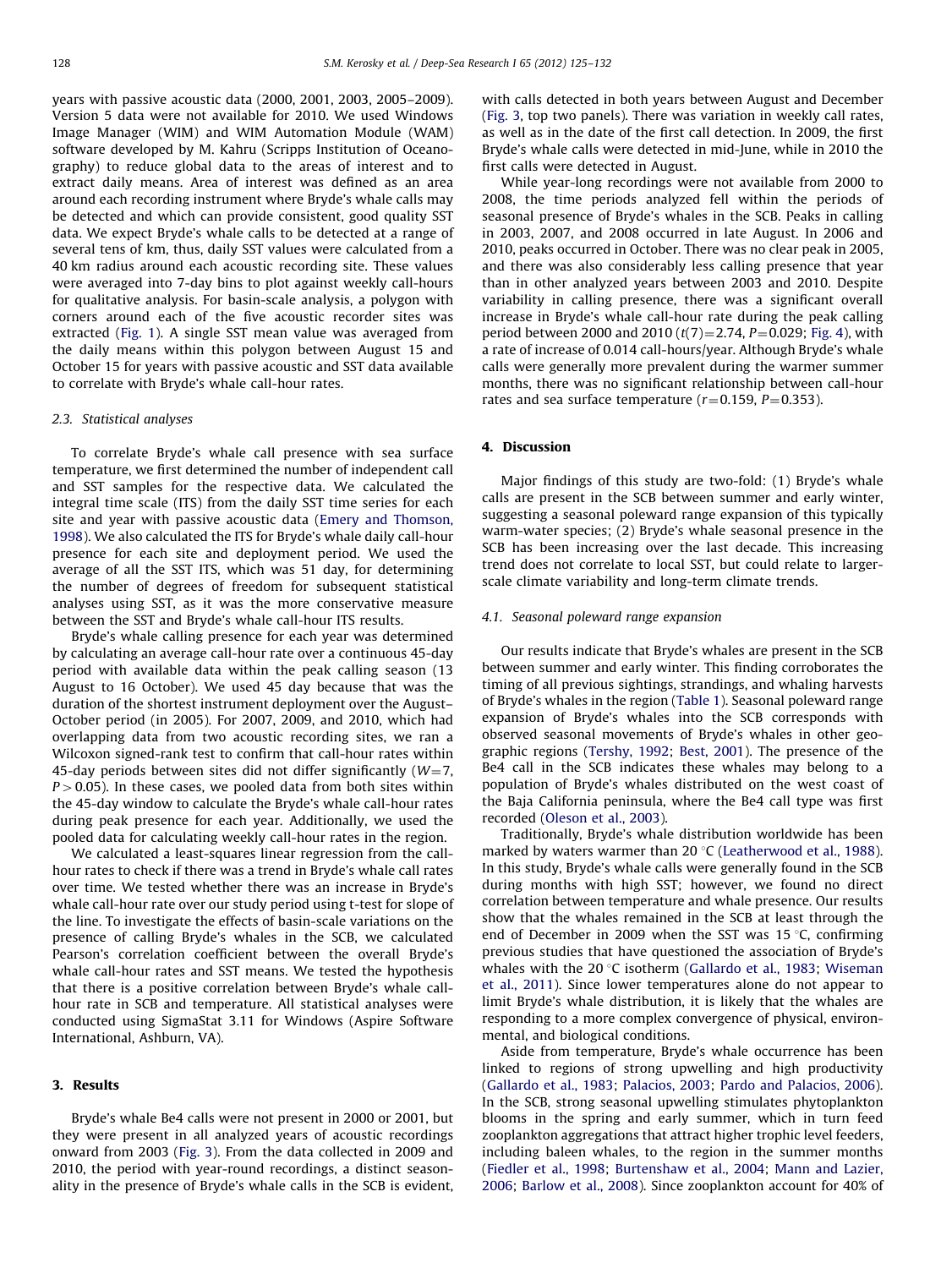<span id="page-4-0"></span>

Fig. 3. Weekly mean of daily count of the hours with Bryde's whale calls (black bars) and average weekly sea surface temperature (SST) from a 40 km radius around the recording site (dotted line) over each year. Shaded areas represent times when data were not available. Note that SST data for 2010 were not available.

Bryde's whale diet composition [\(Pauly et al., 1998](#page-6-0)), it is possible that Bryde's whales are seasonally exploiting aggregations of zooplankton in the SCB.

The timing of Bryde's whale presence in the SCB also coincides with the seasonal presence and movement of other Bryde's whale prey species. Small schooling fish constitute the majority of Bryde's whale diet [\(Leatherwood et al., 1988](#page-6-0); [Tershy, 1992;](#page-7-0) [Pauly et al., 1998](#page-6-0)); while anchovy (Engraulis mordax) are present in the SCB year-round [\(Mann and Lazier, 2006\)](#page-6-0), one particular stock of sardine (Sardinops sadax) migrates north along the west coast of the Baja California peninsula into the SCB between July and December ([Felix-Uraga et al., 2004](#page-6-0)). This timing also coincides with a seasonal transition to poleward dominated flow ([Lynn and Simpson, 1987;](#page-6-0) [Bray et al., 1999](#page-6-0); [Lluch-Belda et al.,](#page-6-0) [2003a;](#page-6-0) [Melton et al., 2009\)](#page-6-0), which transports another Bryde's whale prey species, pelagic red crab (Pleuroncodes planipes) ([Leatherwood et al., 1988](#page-6-0)), north along the west coast of the Baja California peninsula ([Lluch Belda et al., 2005\)](#page-6-0). If the Be4 call found in the SCB in fact belongs to the same population of Bryde's whales that occupies the west coast of the Baja California peninsula, these whales could be following the seasonal poleward movement of their prey.

# 4.2. Increasing presence

Bryde's whale calling presence has increased significantly in the SCB in the last decade. An increase in the number of hours with calls present could signify an increase in the number of whales in the SCB, but it could also mean the same number of whales is remaining in the SCB longer. Either way, this results in an increase in Bryde's whale presence in the SCB. Alternatively, an increasing call-hour rate could signify a shift in behavior. In other words, it is possible that the same number of whales is present for the same amount of time from year to year, but the whales are vocalizing more often. Call types have been associated with certain behaviors, such as feeding or mating, in other baleen whales ([Oleson et al., 2007a;](#page-6-0) [Stimpert et al., 2007](#page-7-0)); however, there are no studies linking the Be4 call to a particular behavior to date. Furthermore, there is currently no evidence to suggest that baleen whales are drastically changing their behavior from year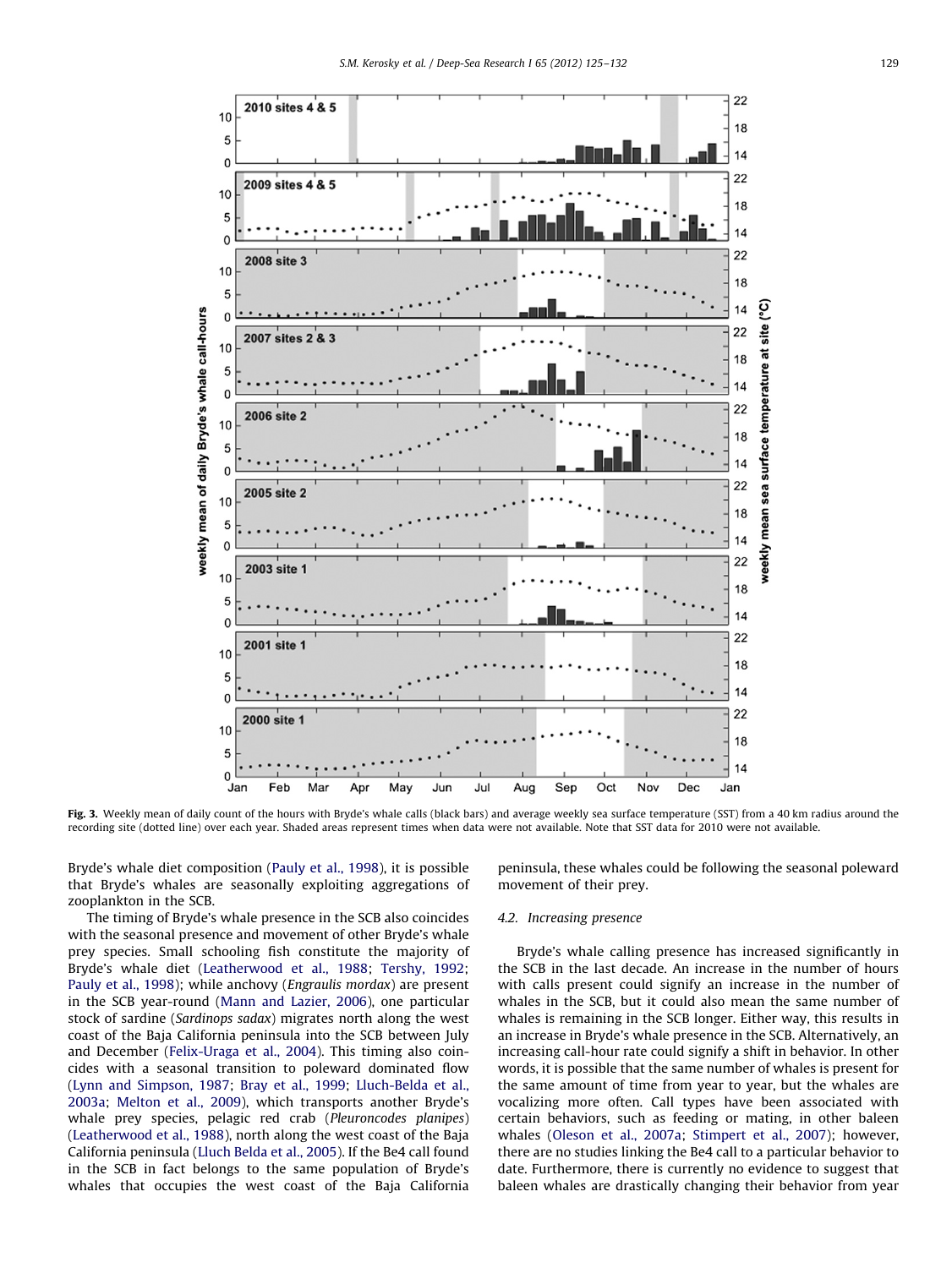<span id="page-5-0"></span>

Fig. 4. Average Bryde's whale call-hour rate calculated over a 45-day period between 13 August and 16 October for each year (black dots). Black line is the linear leastsquares fit  $(t(7)=2.74, P=0.029)$ .

to year to include more call production. Using the law of parsimony, we assume that a long-term increase in call-hour rate is best explained by the increasing presence of Bryde's whales.

One explanation for an increase in Bryde's whale presence in the SCB may be an increase in Bryde's whale abundance in the ETP. Although confounded by changes in visual survey effort, estimates show an increase in Bryde's whale abundance in the ETP [\(Gerrodette](#page-6-0) [and Forcada, 2002\)](#page-6-0). Increasing seasonal presence of Bryde's whales in the SCB may reflect a 'spillover' of animals from the ETP [\(Holt,](#page-6-0) [1987](#page-6-0)). The call type monitored in this study, however, was identified and only recorded in a small, northerly portion of the entire area of the ETP surveyed in [Oleson et al. \(2003\)](#page-6-0) and [Heimlich et al. \(2005\)](#page-6-0) studies. This suggests that the Bryde's whales in this study may be an acoustically distinct population, which makes it less likely that the increasing presence of this call type in the SCB is a 'spillover' of animals from the greater ETP.

There is stronger ecological and oceanographic evidence to support an increasing trend in Bryde's whale presence in the SCB within the last decade. In the Pacific Ocean, warm and cool climatic events of the El Niño Southern Oscillation (ENSO) and the Pacific Decadal Oscillation (PDO) drive most inter-annual physical and ecological changes ([McGowan et al., 1998](#page-6-0); [Bograd and Lynn, 2003;](#page-6-0) [Lluch-Belda et al., 2003b](#page-6-0); [Di Lorenzo et al., 2005](#page-6-0)). Although we did not find a significant correlation between SST and Bryde's whale presence in the SCB, northerly range expansion during warm ENSO and PDO events has been observed in the California Current for several Bryde's whale prey, such as zooplankton ([Keister et al.,](#page-6-0) [2011\)](#page-6-0), small schooling fish [\(Salvadeo et al., 2011](#page-7-0)), and red crab ([Lluch Belda et al., 2005](#page-6-0)). In La Paz Bay, in the southern Gulf of California, Mexico, [Salvadeo et al. \(2011\)](#page-7-0) found a decrease in Bryde's whale presence corresponding to warm ENSO events, and hypothesized that the whales were following prey aggregations to higher latitudes. This corroborated an observed increase in Bryde's whale abundance in the central Gulf of California during a warm ENSO event in 1984 [\(Tershy et al., 1991\)](#page-7-0). It is conceivable that, on the west coast of the Baja California peninsula, Bryde's whales and their prey are also expanding their ranges in response to interannual climate fluctuations. This would explain the inter-annual variability in Bryde's whale presence shown herein ([Fig. 3](#page-4-0)).

Northerly range expansion has also been observed within the last decade for Humboldt squid (Dosidicus gigas) [\(Field et al., 2007\)](#page-6-0), which share prey species with Bryde's whales [\(Leatherwood et al., 1988;](#page-6-0)

[Tershy, 1992](#page-7-0); [Markaida and Sosa-Nishizaki, 2003](#page-6-0)). Interestingly, Humboldt squid have been increasing in abundance in the California Current since 2003 [\(Bjorkstedt et al., 2010](#page-6-0)), the same year Bryde's whales were first detected in this study. Humboldt squid presence in the California Current also parallels the seasonality in Bryde's whale presence reported here; both species are absent from the region from spring until early summer [\(Bjorkstedt et al., 2010](#page-6-0)). It has been proposed that the northerly range expansion of Humboldt squid is related to changes in oceanographic conditions and warm ENSO events [\(Zeidberg and Robison, 2007\)](#page-7-0).

In the last decade, there has been considerable fluctuation between warm and cool events affecting the California Current ecosystem, but the effects were not always observed within the SCB [\(Bjorkstedt et al., 2010\)](#page-6-0). To test for statistically significant association between Bryde's whale presence in the SCB and climate fluctuation, we would need a longer time series to account for regional variability within large-scale oceanographic patterns.

### 4.3. Long-term climate trends

The anomalous presence of Bryde's whales and other tropical cetaceans as far north as Washington State in 2010 and 2011 ([Huggins et al., 2011\)](#page-6-0), along with the increasing trend in Bryde's whale presence at the boundary of their distribution range presented here, suggest significant ecosystem changes may be occurring within the eastern North Pacific. Recent projections of global ocean warming impacts forecast the gradual range shift of cetacean species and their prey towards the poles ([Parmesan and](#page-6-0) [Yohe, 2003](#page-6-0); [Learmouth et al., 2006;](#page-6-0) [MacLeod, 2009;](#page-6-0) [King et al.,](#page-6-0) [2011\)](#page-6-0). Our study shows the seasonal and inter-annual dynamics of Bryde's whales in the SCB using the longest time series for an acoustic study of this species to date, but continued monitoring is necessary to elucidate the persistence of Bryde's whale presence in the SCB, and further explore the relationship between Bryde's whales and long-term climate trends.

### Acknowledgments

The authors would like to thank Chief of Naval Operations-N45, Frank Stone and Ernie Young; Chip Johnson and Lori Mazzuca of the U.S. Pacific Fleet; and Robert Holst, Strategic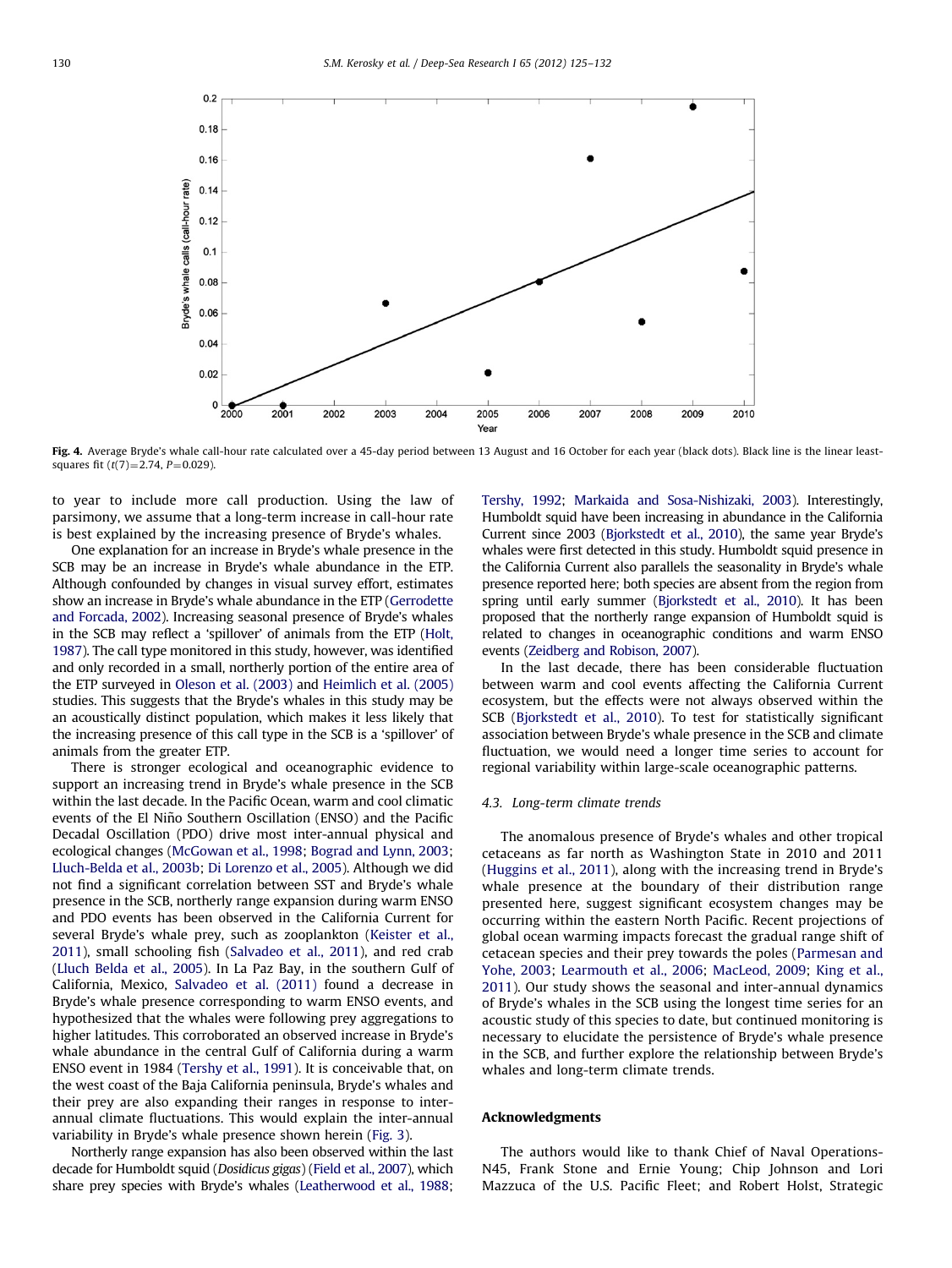<span id="page-6-0"></span>Environmental Research and Development Program, for funding support. We thank all members of the Scripps Whale Acoustics Lab who aided with the development, recovery, deployment and processing of acoustic data, especially Allan Sauter, Graydon Armsworthy, Kevin Hardy, Erin Oleson, Melissa Soldevilla, Chris Garsha, Brent Hurley, Tim Christianson, Hannah Bassett, Bruce Thayre, John Hurwitz, and Kailyn King as well as the captains and crew of the R/V Sproul. Many thanks to Marie Roch, Dave Mellinger, and Mati Kahru for providing the software and technical support, and Jasmine Buccowich and Jeane Lee for help with data analysis. Information on Bryde's whale sightings and strandings was provided by John Calambokidis, Greg Schorr, Annie Douglas, Jessie Huggins, and others at Cascadia Research Collective, Mari Smultea, Cathy Bacon, Kristin Wilkinson, Brent Norberg, Joe Cordaro, Jay Barlow, James P. Dines and David S. Janiger of the Natural History Museum of Los Angeles County, Michelle Berman and the Santa Barbara Museum of Natural History, and the genetics team at the Southwest Fisheries Science Center. Thanks also to Cherry Allison at the International Whaling Commission office for the whaling data. Finally, we thank Daniel Palacios, Bob Brownell, Randy Reeves, Mark McDonald, Lisa Munger, Megan McKenna, Liz Vu, Monty Priede and two anonymous reviewers for their insightful comments.

#### References

- Barlow, J., 2006. Cetacean abundance in Hawaiian waters estimated from a summer/fall survey in 2002. Mar. Mammal Sci. 22 (2), 446–464.
- Barlow, J., Kahru, M., Mitchell, B., 2008. Cetacean biomass, prey consumption, and primary production requirements in the California Current ecosystem. Mar. Ecol. Prog. Ser. 371, 285–295.
- Best, P., 2001. Distribution and population separation of Bryde's whale Balaenoptera edeni off southern Africa. Mar. Ecol. Prog. Ser. 220, 277–289.
- Bjorkstedt, E., Goericke, R., McClatchie, S., Weber, E., Watson, W., Lo, N., Peterson, B., Emmett, B., Peterson, J., Durazo, R., 2010. State of the California Current 2009– 2010: regional variation persists through transition from La Niña to El Niño (and back?). Calif. Coop. Ocean. Fish. Invest. Rep. 51, 39–69.
- Bograd, S.J., Lynn, R.J., 2003. Long-term variability in the Southern California Current system. Deep-Sea Res. Part II: Top. Studies Oceanogr. 50 (14–16), 2355–2370.
- Bray, N., Keyes, A., Morawitz, W., 1999. The California Current system in the Southern California Bight and the Santa Barbara Channel. J. Geophys. Res. 104 (C4), 7695–7714.
- Brinton, E., Townsend, A., 2003. Decadal variability in abundances of the dominant euphausiid species in southern sectors of the California Current. Deep Sea Res. Part II: Top. Studies Oceanogr. 50 (14–16), 2449–2472.
- Burtenshaw, J.C., Oleson, E.M., Hildebrand, J.A., McDonald, M.A., Andrew, R.K., Howe, B.M., Mercer, J.A., 2004. Acoustic and satellite remote sensing of blue whale seasonality and habitat in the Northeast Pacific. Deep Sea Res. Part II: Top. Studies Oceanogr. 51 (10–11), 967–986.
- Casey, K., Brandon, T., Cornillon, P., Evans, R., 2010. The past, present and future of the AVHRR Pathfinder SST program. In: Barale, V., Gower, J.F.R., Alberotanza, L. (Eds.), Oceanography from Space: Revisited. Springer, pp. 323–341.
- Chavez, F.P., Ryan, J., Lluch-Cota, S.E., N˜iquen, C., 2003. From anchovies to sardines and back: multidecadal change in the Pacific Ocean. Science 299 (5604), 217.
- Corkeron, P.J., Connor, R.C., 1999. Why do baleen whales migrate? Mar. Mammal Sci. 15 (4), 1228–1245.
- Cummings, W., Thompson, P., Ha, S., 1986. Sounds from Bryde, Balaenoptera edeni, and finback, B. physalus, whales in the Gulf of California. Fish. Bull. 84, 359–370.
- Di Lorenzo, E., Miller, A.J., Schneider, N., McWilliams, J.C., 2005. The warming of the California Current system: dynamics and ecosystem implications. J. Phys. Oceanogr. 35 (3), 336–362.
- Edds, P.L., Odell, D.K., Tershy, B.R., 1993. Vocalizations of a captive juvenile and free ranging adult calf pairs of Bryde's whales, Balaenoptera edeni. Mar. Mammal Sci. 9 (3), 269–284.
- Emery, W.J., Thomson, R.E., 1998. Data Analysis Methods in Physical Oceanography. Pergamon Elsevier Science.
- Felix-Uraga, R., Gomez-Munoz, V.M., Quiñónez-Velázquez, C., Melo-Barrera, F.N., García-Franco, W., 2004. On the existence of Pacific sardine groups off the west coast of Baja California and Southern California. Calif. Coop. Ocean. Fish. Invest. Rep. 45, 146–151.
- Fiedler, P.C., Reilly, S.B., Hewitt, R.P., Demer, D., Philbrick, V.A., Smith, S., Armstrong, W., Croll, D.A., Tershy, B.R., Mate, B.R., 1998. Blue whale habitat and prey in the California Channel Islands. Deep-Sea Res. Part II: Top. Studies Oceanogr. 45 (8–9), 1781–1801.
- Field, J.C., Baltz, K., Phillips, A.J., Walker, W.A., 2007. Range expansion and trophic interactions of the jumbo squid, Dosidicus gigas, in the California Current. Calif. Coop. Ocean. Fish. Invest. Rep. 48, 131–146.
- Gallardo, V., Arcos, D., Salamanca, M., Pastene, L., 1983. On the occurrence of Bryde's whales (Balaenoptera edeni Anderson, 1878) in an upwelling area off central Chile. Rep. Int. Whaling Comm. 33, 481–488.
- Gerrodette, T., Forcada, J., 2002. Estimates of abundance of western/southern spotted, whitebelly spinner, striped and common dolphins, and pilot, sperm and Bryde's whales in the eastern tropical Pacific Ocean. US National Marine Fisheries Service, Southwest Fisheries Science Center, Admin. Rpt. LJ-02-20.
- Heimlich, S.L., Mellinger, D.K., Nieukirk, S.L., Fox, C.G., 2005. Types, distribution, and seasonal occurrence of sounds attributed to Bryde's whales (Balaenoptera edeni) recorded in the eastern tropical Pacific, 1999–2001. The J. Acoust. Soc. Am. 118, 1830–1837.
- Holt, R.D., 1987. Population dynamics and evolutionary processes: the manifold roles of habitat selection. Evol. Ecol. 1 (4), 331–347.
- Huggins, J.L., Calambokidis, J., Lambourn, D., Diehl, B.A., Oliver, J., Jeffries, S.J., Raverty, S., 2011. Tropical cetaceans in southern Puget Sound: anomalous sightings and strandings in Washington State, 2010–2011. Abstract (Proceedings) 19th Biennial Conference on the Biology of Marine Mammals, Tampa, Florida, November 27-December 2, 2011.
- Keister, J.E., Di Lorenzo, E., Morgan, C.A., Combes, V., Peterson, W.T., 2011. Zooplankton species composition is linked to ocean transport in the Northern California Current. Global Change Biol. 17 (7), 2498–2511.
- King, J.R., Agostini, V.N., Harvey, C.J., McFarlane, G.A., Foreman, M.G.G., Overland, J.E., Di Lorenzo, E., Bond, N.A., Aydin, K.Y., 2011. Climate forcing and the California Current ecosystem. ICES J. Mar. Sci. 68 (6), 1199–1216.
- Learmouth, J., McLeod, C., Santos, M., Pierce, G., Crick, H., Robinson, R., Gibson, R., 2006. Potential effects of climate change on marine mammals. Oceanography and Marine Biology. An Annual Review, Taylor & Francis, pp. 431-464.
- Leatherwood, S., Reeves, R.R., Perrin, W.F., Evans, W.E., 1988. Whales, Dolphins, and Porpoises of the Eastern North Pacific and Adjacent Arctic Waters: A guide to their Identification. Dover Publishing, New York.
- Lluch-Belda, D., Lluch-Cota, D.B., Lluch-Cota, S.E., 2003a. Baja California's biological transition zones: refuges for the California sardine. J. oceanogr. 59 (4), 503–513.
- Lluch-Belda, D., Lluch-Cota, D.B., Lluch-Cota, S.E., 2003b. Scales of interannual variability in the California Current System: associated physical mechanisms and likely ecological impacts. Calif. Coop. Ocean. Fish. Invest. Rep. 44, 76–85.
- Lluch Belda, D., Lluch Cota, D.B., Lluch Cota, S.E., 2005. Changes in marine faunal distributions and ENSO events in the California Current. Fish. Oceanogr. 14 (6), 458–467.
- Lynn, R.J., Simpson, J.J., 1987. The California Current System: the seasonal variability of its physical characteristics. J. Geophys. Res. 92 (12), 912–947.
- MacLeod, C.D., 2009. Global climate change, range changes and potential implications for the conservation of marine cetaceans: a review and synthesis. Endangered Species Res. 7 (2), 125–136.
- Mann, K.H., Lazier, J.R.N., 2006. Dynamics of Marine Ecosystems: Biological-Physical Interactions in the Oceans. Blackwell Publishing.
- Markaida, U., Sosa-Nishizaki, O., 2003. Food and feeding habits of jumbo squid Dosidicus gigas (Cephalopoda: Ommastrephidae) from the Gulf of California, Mexico. J. Mar. Biol. Assoc. U. K. 83 (03), 507–522.
- Marques, T.A., Munger, L., Thomas, L., Wiggins, S., Hildebrand, J.A., 2011. Estimating North Pacific right whale Eubalaena japonica density using passive acoustic cue counting. Endangered Species Res. 13, 163–172.
- McGowan, J.A., Cayan, D.R., Dorman, L.R.M., 1998. Climate-ocean variability and ecosystem response in the Northeast Pacific. Science 281 (5374), 210.
- Mellinger, D.K., Clark, C.W., 2000. Recognizing transient low-frequency whale sounds by spectrogram correlation. The J. Acoust. Soc. Am. 107, 3518–3529.
- Melton, C., Washburn, L., Gotschalk, C., 2009. Wind relaxations and poleward flow events in a coastal upwelling system on the central California coast. J. Geophys. Res. 114 (C11016), 1–18.
- Morejohn, G., Rice, D., 1973. First record of Bryde's whale (Balaenoptera edeni) off California. Calif. Fish Game 59, 313–315.
- Munger, L.M., Mellinger, D.K., Wiggins, S.M., Moore, S.E., Hildebrand, J.A., 2005. Performance of spectrogram cross-correlation in detecting right whale calls in long-term recordings from the Bering Sea. Can. Acoust. 33 (2), 25–34.
- Nicklin, C., 1963. Whale tale. Skin Diver Mag. 12 (11), 12–15.
- Oleson, E.M., Barlow, J., Gordon, J., Rankin, S., Hildebrand, J.A., 2003. Low frequency calls of Bryde's whales. Mar. Mammal Sci. 19 (2), 407–419.
- Oleson, E.M., Calambokidis, J., Burgess, W.C., McDonald, M.A., LeDuc, C.A., Hildebrand, J.A., 2007a. Behavioral context of call production by eastern North Pacific blue whales. Mar. Ecol. Prog. Ser. 330, 269–284.
- Oleson, E.M., Wiggins, S.M., Hildebrand, J.A., 2007b. Temporal separation of blue whale call types on a southern California feeding ground. Anim. Behav. 74 (4), 881–894.
- Palacios, D.M., 2003. Oceanographic conditions around the Galápagos Archipelago and their influence on cetacean community structure. Ph.D. Thesis, Oregon State University, Corvallis, Oregon.
- Pardo, M.A., Palacios, D.M., 2006. Cetacean occurrence in the Santa Marta region, Colombian Caribbean, 2004–2005. Lat. Am. J. Aquat. Mammals 5 (2), 129–134.
- Parmesan, C., Yohe, G., 2003. A globally coherent fingerprint of climate change impacts across natural systems. Nature 421 (6918), 37–42.
- Pauly, D., Trites, A., Capuli, E., Christensen, V., 1998. Diet composition and trophic levels of marine mammals. ICES J. Mar. Sci. 55 (3), 467–481.
- Privalikhin, V., Berzin, A., 1978. Abundance and distribution of Bryde's whale (Balaenoptera edeni) in the Pacific Ocean. Rep. Int. Whaling Comm. 28, 301–302.